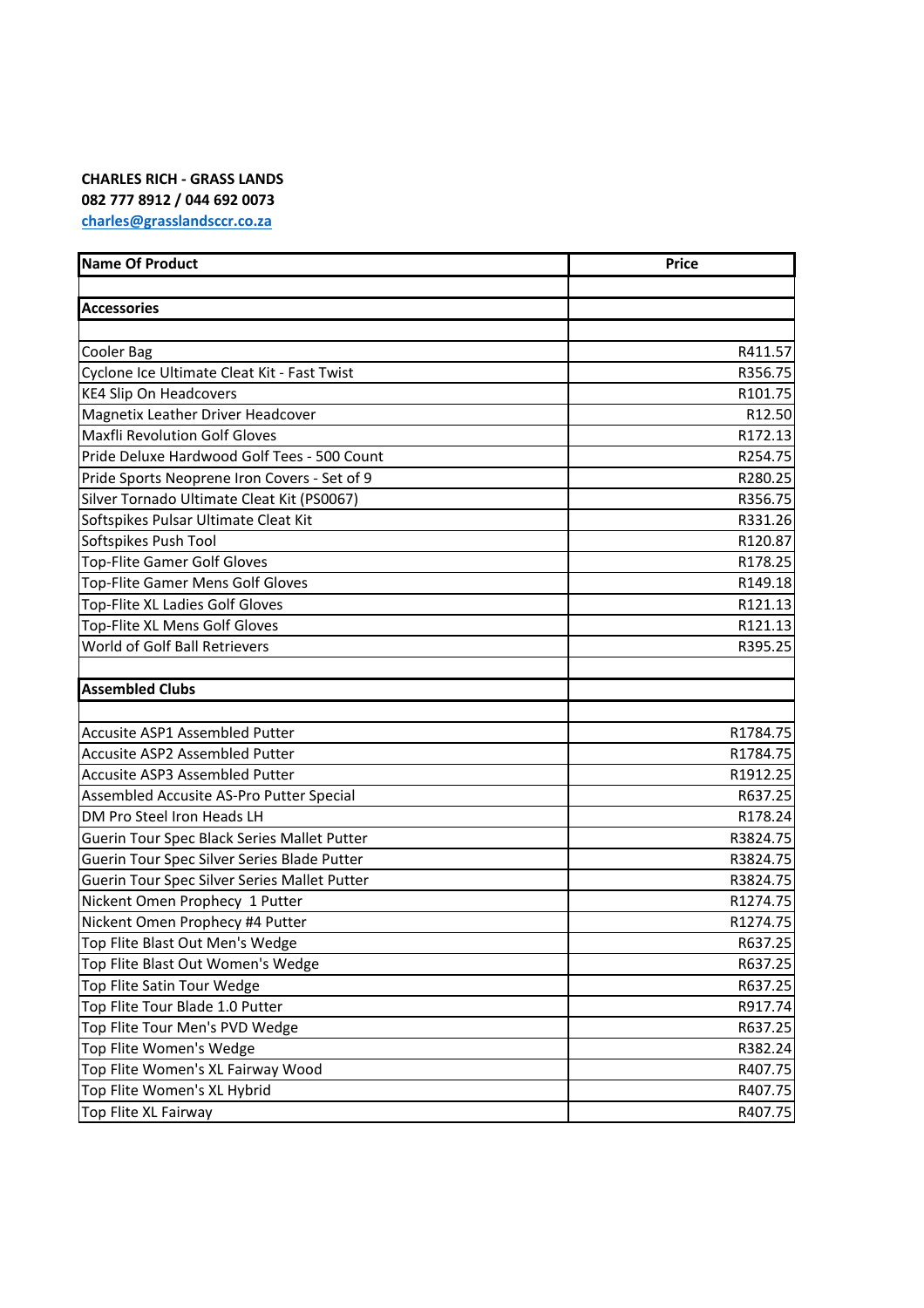| Top Flite XL Hybrid                                            | R407.75  |
|----------------------------------------------------------------|----------|
| Top-Flight XLj Boys Set (Ages 5-8)                             | R1746.75 |
| Top-Flite Alignment 4.0 Putter                                 | R509.75  |
| Top-Flite Blade 1.0 Putter                                     | R509.75  |
| Top-Flite Girls Flawless Varsity Set                           | R5354.75 |
| Top-Flite Men's Tour Set                                       | R7394.75 |
| Top-Flite Senior Men's Tour Set                                | R7394.75 |
| Top-Flite Tour Men's Fairway Woods                             | R764.74  |
| Top-Flite Tour Men's Hybrids                                   | R713.75  |
| <b>Top-Flite Tour Senior Driver</b>                            | R1019.75 |
| Top-Flite Tour Senior Fairway Woods                            | R764.74  |
| Top-Flite Tour Senior Hybrids                                  | R764.74  |
| Top-Flite Tour Women's Fairway Woods                           | R764.74  |
| Top-Flite Tour Women's Hybrids                                 | R713.75  |
| Top-Flite XL 13pc Mens Set                                     | R3314.75 |
| Top-Flite XL Mens 13-Piece Complete Set                        | R5609.75 |
| Top-Flite XL Mens Senior Graphite Set                          | R3314.75 |
| Top-Flite XL Mens Ti Driver                                    | R637.50  |
| Top-Flite XL Mens Ti Driver                                    | R1019.75 |
| Top-Flite XL Ti Ladies 10.5 Driver                             | R459.00  |
| Top-Flite XL Women's Set - Blue Print                          | R1784.75 |
| Top-Flite XL Women's Set - Pink or Grey                        | R3314.75 |
|                                                                |          |
|                                                                |          |
| Grips                                                          |          |
|                                                                |          |
| Cross Comfort Grip Reaper Standard Size Golf Grips Buy 9 Get 3 | R1420.61 |
| Lamkin Crossline 3GEN ACE Undersize Special - Buy 6 get 6      | R1023.57 |
| Royal Grip X-Treme V Golf Grip (Buy 6 Get 6)                   | R457.47  |
| Sale! - The Grip Master - Master Midsize Pistol Putter Grip    | R382.25  |
| Sale! - The Grip Master - Master Perforated Leather Grip       | R331.25  |
| Sale! - The Grip Master - Master Perforated Tour Putter Grip   | R382.25  |
| Sale! - The Grip Master - Master Midsize Paddle Putter Grip    | R382.25  |
| Super Stroke S-Tech Midsize Golf Grip (Buy 6 Get 6)            | R1023.57 |
| SuperStroke Fatso 5.0 Putter Grip                              | R382.25  |
| SuperStroke Flasto 1.7 Super Jumbo Putter Grip                 | R254.75  |
| SuperStroke Slim Lite 3.0 Putter Grip                          | R203.75  |
| SuperStroke Ultra Slim 1.0 Putter Grip                         | R127.25  |
| The Grip Master - The Kidd Leather Grip                        | R204.00  |
| The Grip Master Signature Tour Putter Grip                     | R382.25  |
| Winn Dri-Tac 20th Anniversary Golf Grip                        | R114.50  |
|                                                                |          |
| <b>Heads</b>                                                   |          |
|                                                                |          |
| Blemished KE4 Fairway Woods LH                                 | R152.75  |
| CER 851 UM Iron Heads Left Hand                                | R202.73  |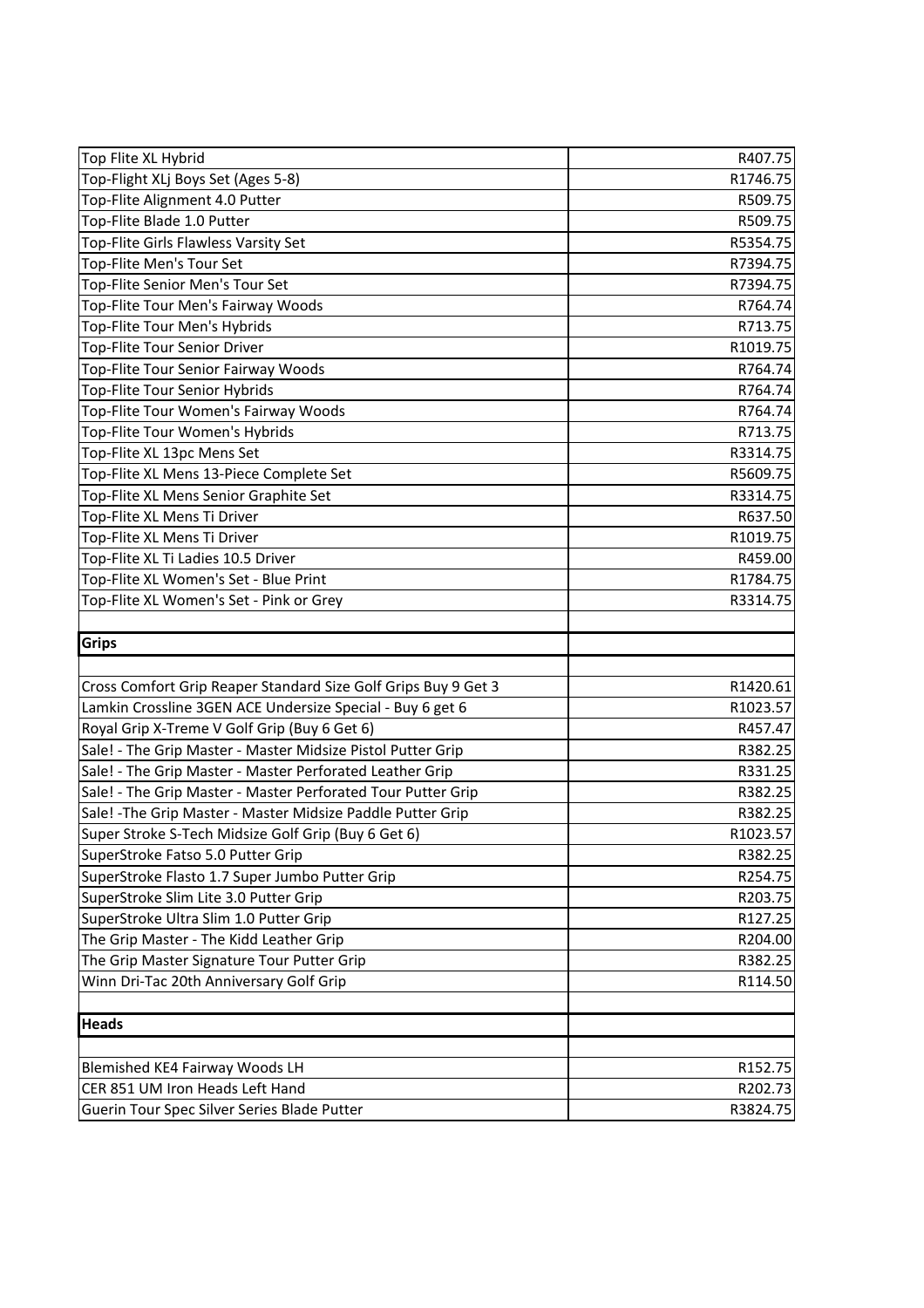| Guerin Tour Spec Silver Series Mallet Putter               | R3824.75 |
|------------------------------------------------------------|----------|
| KE4 Adjustable Weight Irons LH                             | R254.75  |
| KE4 Forged Complete Set (4-PW,GW)                          | R3824.75 |
| Maltby Design MS Grind Wedge                               | R764.74  |
| Maltby Design TP Grind Wedge                               | R764.74  |
| Maltby KE4 Fairway Wood Heads LH                           | R254.75  |
| Maltby KE4 Forged Irons                                    | R254.75  |
| Maltby KE4 LE2 Hyrbids                                     | R509.75  |
| Maltby KE4 Tour HDI Hybrids                                | R892.25  |
| Maltby KE4 Tour Iron Heads                                 | R586.25  |
| Maltby KE4 U30 Irons                                       | R356.75  |
| Maltby KE4 U30 Left Hand Iron Heads                        | R369.75  |
| Maltby LE2 Driver                                          | R1529.75 |
| Maltby LE2 Fairway Woods                                   | R560.75  |
| Maltby STi HS Irons                                        | R331.25  |
| Maltby Tricept Wedge Heads                                 | R560.75  |
| Maltby Trouble Out HL Fairway Woods                        | R892.25  |
| Top-Flite Gamer Tour Wedge                                 | R815.47  |
|                                                            |          |
| <b>Shafts</b>                                              |          |
|                                                            |          |
| Aerotech Claymore LD Graphite Wood Shaft                   | R2295.00 |
| Aldila NV Comp Graphite Iron Shaft                         | R509.75  |
| Aldila Rogue I O 60 70 Graphite Wood Shafts                | R3824.75 |
| Aldila Rogue Max Mid Launch Graphite Wood Shafts           | R4335.00 |
| <b>Grafalloy Blue Graphite Wood Shafts</b>                 | R764.74  |
| <b>Grafalloy Epic Graphite Fairway Shaft</b>               | R1784.75 |
| <b>Grafalloy Epic Graphite Hybrid Shaft</b>                | R1147.25 |
| Grafalloy ProLaunch Blue Supercharged Graphite Wood Shafts | R1019.75 |
| Grafalloy ProLaunch Red Supercharged Graphite Wood Shafts  | R1199.78 |
| Graphite Design G Series Graphite Hybrid Shaft             | R509.75  |
| Graphite Design G-Series Graphite Wood Shafts              | R1274.75 |
| Graphite Design Tour AD BB 6 Graphite Wood Shaft           | R6604.25 |
| Graphite Design Tour AD GP Golf Shafts                     | R6604.25 |
| Graphite Design Tour AD MJ Graphite Wood Shaft             | R6604.25 |
| KBS Tour V.355 Wedge                                       | R510.00  |
| MacGregor M6T Graphite Iron Shafts                         | R254.75  |
| Maltby MPF Distance Graphite Wood Shafts                   | R713.75  |
| Maltby MPF Graphite Fairway Shaft                          | R509.75  |
| Maltby MPF Graphite Hybrid Shaft                           | R369.75  |
| Maltby MPF Graphite Iron Shafts                            | R382.25  |
| Matrix Reign MTX1 Graphite Wood Shafts                     | R1529.75 |
| Mitsubishi Bassara G-Series Graphite Wood Shaft            | R3824.75 |
| Mitsubishi Diamana 'Ahina Graphite Wood Shaft              | R3314.75 |
| Mitsubishi Diamana B Series Wood Shafts                    | R4589.75 |
| Mitsubishi Diamana D+ Next Gen Graphite Wood Shafts        | R2549.75 |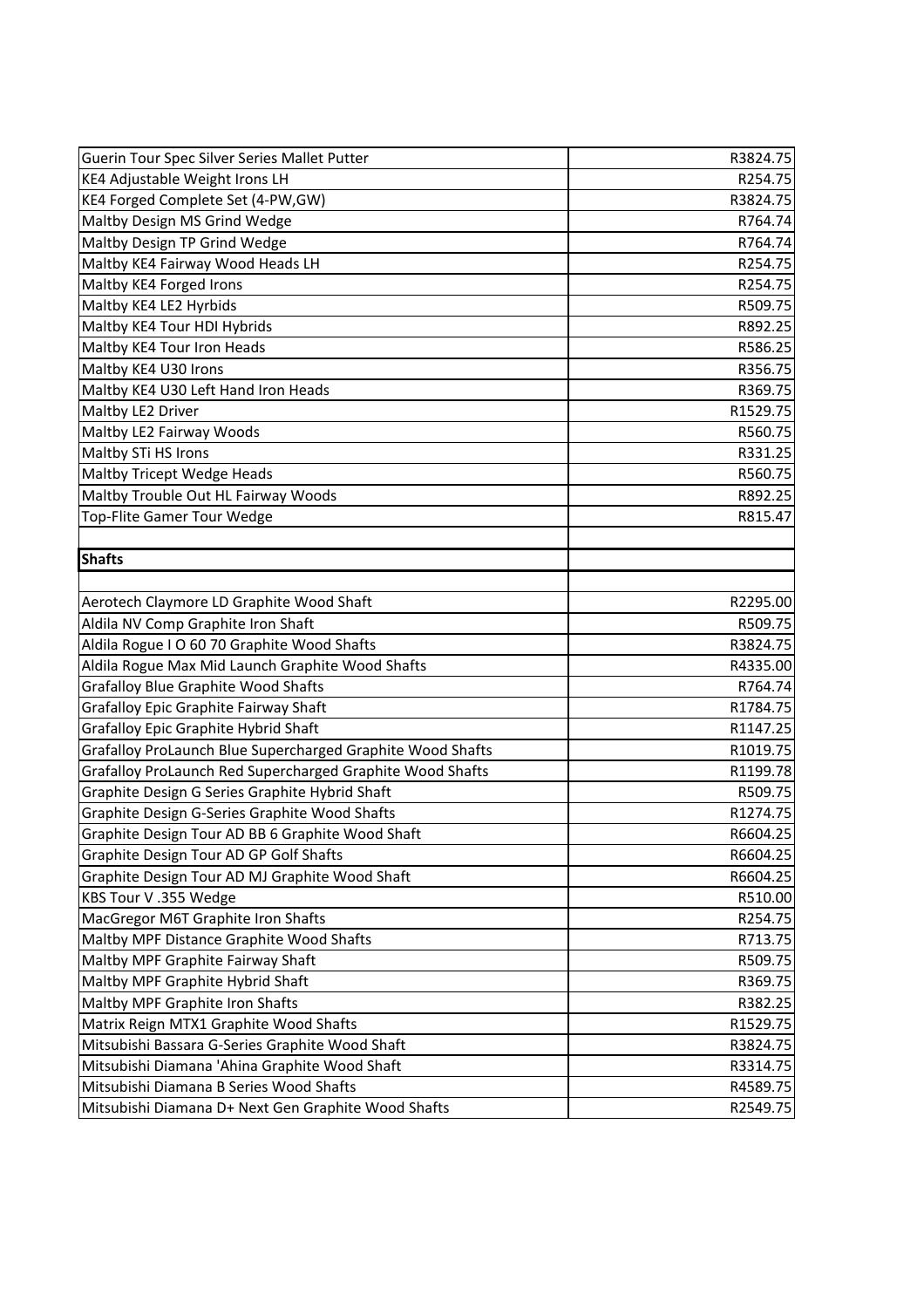| Mitsubishi Diamana 'Ilima Graphite Wood Shaft          | R4334.75 |
|--------------------------------------------------------|----------|
| Mitsubishi Diamana Kai'li Graphite Wood Shaft          | R4334.75 |
| Mitsubishi Diamana M+ Next Gen Graphite Wood Shafts    | R2804.75 |
| Mitsubishi Diamana R Series Graphite Wood Shafts       | R4334.75 |
| Mitsubishi Diamana S+ Graphite Wood Shaft              | R2014.50 |
| Mitsubishi Diamana S+ Next Gen Graphite Wood Shafts    | R2549.75 |
| Mitsubishi Diamana W Series Wood Shafts                | R4589.75 |
| Mitsubishi Fubuki Alpha Graphite Wood Shafts           | R4334.75 |
| Mitsubishi Fubuki J Graphite Wood Shafts               | R4589.75 |
| Mitsubishi Fubuki K-Series Graphite Wood Shaft         | R4589.75 |
| Mitsubishi Fubuki Z Fairway Shafts                     | R1274.75 |
| Mitsubishi Fubuki Z Wood Shafts                        | R2014.50 |
| Mitsubishi Fubuki ZT Wood Shafts                       | R2549.75 |
| Mitsubishi Kuro Kage Black wTiNi Graphite Wood Shafts  | R2549.75 |
| Mitsubishi Kuro Kage Silver w Tini 2nd Gen Wood Shafts | R1274.75 |
| Mitsubishi Kuro Kage XM Graphite Wood Shafts           | R4079.75 |
| MT Tourney Iron Shafts, 370 tip, 41(70gm) - R Flex     | R127.25  |
| Project X Black Graphite Hybrid Shaft                  | R637.25  |
| Project X Graphite Hybrid Shaft                        | R509.75  |
| Project X Graphite Wood Shafts                         | R1019.75 |
| Project X Pxi Taper Tip Iron Shafts                    | R1019.75 |
| Project X Rifle Flighted Steel Iron Shaft Set          | R6119.75 |
| Project X Rifle Steel Iron Set                         | R7038.00 |
| <b>Tour Flighted Rifle Sets</b>                        | R3314.75 |
| Tour Tech Filament Wound Graphite Hybrid Shafts        | R305.75  |
| Tour Tech Filament Wound Graphite Wood Shafts          | R509.75  |
| True Temper Dynalite Gold .355 Steel Iron Shafts       | R254.75  |
| True Temper Dynalite Gold SL .355 Steel Iron Shafts    | R508.75  |
| True Temper Dynalite Gold XP .355 Steel Iron Set       | R3059.75 |
| True Temper Dynamic Gold Pro Iron Shafts               | R461.55  |
| True Temper Dynamic Gold SL .355 Steel Iron Shaft      | R481.95  |
| True Temper Dynamic Gold SL .370 Steel Iron Shafts     | R481.95  |
| True Temper GS-95 .370 Steel Iron Shafts               | R382.25  |
| True Temper XP105 .355 Steel Iron Shafts               | R484.50  |
| True Temper XP115 .355 Steel Iron Shafts               | R484.50  |
| UST Mamiya Elements Chrome + Graphite Wood Shafts      | R4334.75 |
| UST Mamiya Elements Earth Graphite Wood Shafts         | R2677.50 |
| UST Mamiya Elements Fire Graphite Wood Shafts          | R2677.50 |
| UST Mamiya Elements Wind Graphite Hybrid Shafts        | R1683.00 |
| UST Mamiya Elements Wind Graphite Wood Shafts          | R2677.50 |
| UST Mamiya Irod 75 85 Graphite Hybrid Shafts           | R1530.00 |
| UST Mamiya Proforce VTS Shaft Special                  | R764.74  |
| UST Mamiya Recoil 450 460 Graphite Irons               | R764.74  |
| UST Mamiya Recoil 450 or 460 ES Graphite Iron Shafts   | R624.75  |
|                                                        |          |
| <b>Tools</b>                                           |          |